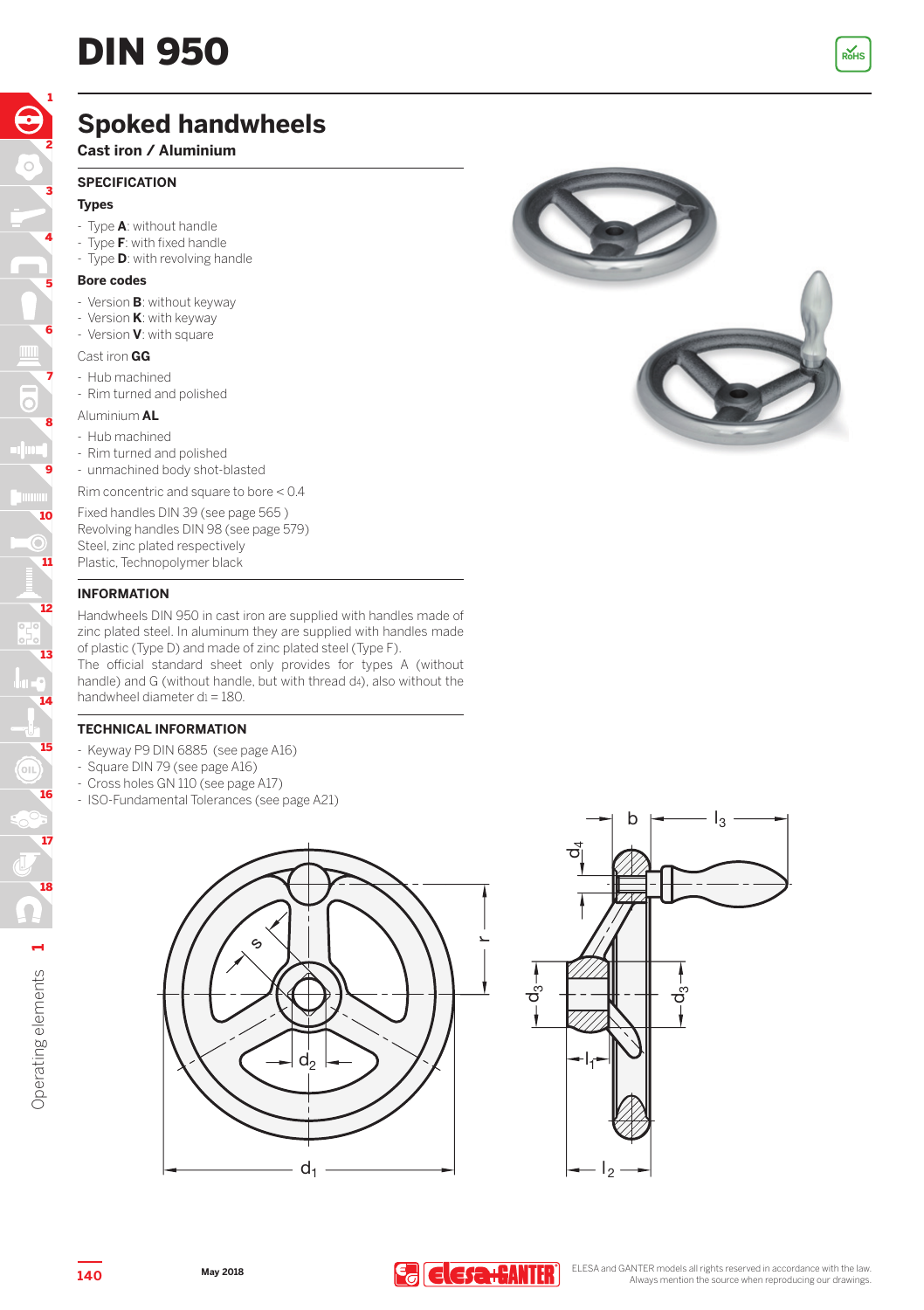## DIN 950 **Spoked handwheels**

\* Complete with material of the Spoked handwheels (GG or AL)

**GG AL**

| <b>DIN 950-A</b>    |     | Cast iron                     | Aluminium                |              |    |    |              |                  |      |
|---------------------|-----|-------------------------------|--------------------------|--------------|----|----|--------------|------------------|------|
| <b>Description</b>  | d1  | d <sub>2</sub> H <sub>7</sub> | s H11                    | $d3 \approx$ | b  | 11 | $12 \approx$ | No. of<br>spokes | 4    |
| DIN 950-*-80-V9-A   | 80  | $\sim$                        | V <sub>9</sub>           | 24           | 14 | 16 | 29           | 3                | 105  |
| DIN 950-*-80-B10-A  | 80  | 10                            | i,                       | 24           | 14 | 16 | 29           | 3                | 100  |
| DIN 950-*-80-K10-A  | 80  | 10                            | ÷,                       | 24           | 14 | 16 | 29           | 3                | 100  |
| DIN 950-*-80-B12-A  | 80  | 12                            | $\overline{\phantom{a}}$ | 24           | 14 | 16 | 29           | 3                | 110  |
| DIN 950-*-80-K12-A  | 80  | 12                            | $\bar{a}$                | 24           | 14 | 16 | 29           | 3                | 100  |
| DIN 950-*-100-V9-A  | 100 | $\sim$                        | V9                       | 26           | 15 | 17 | 33           | 3                | 190  |
| DIN 950-*-100-B10-A | 100 | 10                            | $\overline{\phantom{a}}$ | 26           | 15 | 17 | 33           | 3                | 187  |
| DIN 950-*-100-K10-A | 100 | 10                            | $\overline{\phantom{a}}$ | 26           | 15 | 17 | 33           | 3                | 185  |
| DIN 950-*-100-B12-A | 100 | 12                            | $\overline{\phantom{a}}$ | 26           | 15 | 17 | 33           | 3                | 185  |
| DIN 950-*-100-K12-A | 100 | 12                            | $\overline{\phantom{a}}$ | 26           | 15 | 17 | 33           | 3                | 183  |
| DIN 950-*-125-V11-A | 125 | $\overline{\phantom{a}}$      | V11                      | 28           | 16 | 18 | 36           | 3                | 265  |
| DIN 950-*-125-B12-A | 125 | 12                            | Ĭ.                       | 28           | 16 | 18 | 36           | 3                | 240  |
| DIN 950-*-125-K12-A | 125 | 12                            | L.                       | 28           | 16 | 18 | 36           | 3                | 230  |
| DIN 950-*-125-B14-A | 125 | 14                            | $\overline{\phantom{a}}$ | 28           | 16 | 18 | 36           | 3                | 259  |
| DIN 950-*-125-K14-A | 125 | 14                            | $\overline{\phantom{a}}$ | 28           | 16 | 18 | 36           | 3                | 257  |
| DIN 950-*-140-B14-A | 140 | 14                            | ÷                        | 30           | 17 | 19 | 39           | 3                | 339  |
| DIN 950-*-140-K14-A | 140 | 14                            |                          | 30           | 17 | 19 | 39           | 3                | 337  |
| DIN 950-*-140-B16-A | 140 | 16                            | ÷                        | 30           | 17 | 19 | 39           | 3                | 327  |
| DIN 950-*-140-K16-A | 140 | 16                            | $\overline{\phantom{a}}$ | 30           | 17 | 19 | 39           | 3                | 325  |
| DIN 950-*-160-V12-A | 160 | $\overline{\phantom{a}}$      | V12                      | 33           | 18 | 20 | 40           | 3                | 460  |
| DIN 950-*-160-B14-A | 160 | 14                            | $\overline{\phantom{a}}$ | 33           | 18 | 20 | 40           | 3                | 458  |
| DIN 950-*-160-K14-A | 160 | 14                            | ÷                        | 33           | 18 | 20 | 40           | 3                | 450  |
| DIN 950-*-160-B15-A | 160 | 15                            | $\overline{a}$           | 33           | 18 | 20 | 40           | 3                | 450  |
| DIN 950-*-160-K15-A | 160 | 15                            | $\overline{\phantom{a}}$ | 33           | 18 | 20 | 40           | 3                | 445  |
| DIN 950-*-160-B16-A | 160 | 16                            | L.                       | 33           | 18 | 20 | 40           | 3                | 440  |
| DIN 950-*-160-K16-A | 160 | 16                            | $\overline{\phantom{a}}$ | 33           | 18 | 20 | 40           | 3                | 435  |
| DIN 950-*-180-B16-A | 180 | 16                            |                          | 35           | 20 | 22 | 43           | 3                | 615  |
| DIN 950-*-180-K16-A | 180 | 16                            | $\overline{\phantom{a}}$ | 35           | 20 | 22 | 43           | 3                | 611  |
| DIN 950-*-180-B18-A | 180 | 18                            | ÷,                       | 35           | 20 | 22 | 43           | 3                | 604  |
| DIN 950-*-180-K18-A | 180 | 18                            | ÷,                       | 35           | 20 | 22 | 43           | 3                | 600  |
| DIN 950-*-200-V14-A | 200 | $\overline{\phantom{a}}$      | V14                      | 38           | 22 | 24 | 45           | 3                | 820  |
| DIN 950-*-200-B18-A | 200 | 18                            | ٠                        | 38           | 22 | 24 | 45           | 3                | 806  |
| DIN 950-*-200-K18-A | 200 | 18                            |                          | 38           | 22 | 24 | 45           | 3                | 800  |
| DIN 950-*-200-B20-A | 200 | 20                            | $\overline{\phantom{a}}$ | 38           | 22 | 24 | 45           | 3                | 795  |
| DIN 950-*-200-K20-A | 200 | 20                            | $\sim$                   | 38           | 22 | 24 | 45           | 3                | 730  |
| DIN 950-*-200-B22-A | 200 | 22                            | ÷                        | 38           | 22 | 24 | 45           | 3                | 799  |
| DIN 950-*-200-K22-A | 200 | 22                            |                          | 38           | 22 | 24 | 45           | 3                | 795  |
| DIN 950-*-250-V17-A | 250 | $\overline{\phantom{a}}$      | V17                      | 48           | 26 | 28 | 50           | 5                | 1435 |
| DIN 950-*-250-B22-A | 250 | 22                            | $\frac{1}{2}$            | 48           | 26 | 28 | 50           | 5                | 1429 |
| DIN 950-*-250-K22-A | 250 | 22                            | $\overline{\phantom{a}}$ | 48           | 26 | 28 | 50           | 5                | 1424 |
| DIN 950-*-250-B24-A | 250 | 24                            | ÷                        | 48           | 26 | 28 | 50           | 5                | 1419 |
| DIN 950-*-250-K24-A | 250 | 24                            |                          | 48           | 26 | 28 | 50           | 5                | 1414 |
| DIN 950-*-250-B26-A | 250 | 26                            | $\overline{\phantom{a}}$ | 48           | 26 | 28 | 50           | 5                | 1398 |
| DIN 950-*-250-K26-A | 250 | 26                            | $\sim$                   | 48           | 26 | 28 | 50           | 5                | 1393 |
| DIN 950-*-315-V19-A | 315 | $\mathcal{L}_{\mathcal{A}}$   | V19                      | 53           | 28 | 33 | 56           | 5                | 2230 |
| DIN 950-*-315-B26-A | 315 | 26                            | $\overline{\phantom{a}}$ | 53           | 28 | 33 | 56           | 5                | 2204 |
| DIN 950-*-315-K26-A | 315 | 26                            | $\overline{\phantom{a}}$ | 53           | 28 | 33 | 56           | 5                | 2200 |
| DIN 950-*-315-B28-A | 315 | 28                            | $\overline{\phantom{a}}$ | 53           | 28 | 33 | 56           | 5                | 2322 |
| DIN 950-*-315-K28-A | 315 | 28                            | $\overline{\phantom{a}}$ | 53           | 28 | 33 | 56           | 5                | 2314 |
| DIN 950-*-315-B30-A | 315 | 30                            | $\overline{\phantom{a}}$ | 53           | 28 | 33 | 56           | 5                | 2000 |
| DIN 950-*-315-K30-A | 315 | 30                            | $\overline{\phantom{a}}$ | 53           | 28 | 33 | 56           | 5                | 1990 |
| DIN 950-*-400-V24-A | 400 | $\sim$                        | V24                      | 65           | 32 | 38 | 63           | 5                | 4000 |
| DIN 950-*-400-B30-A | 400 | 30                            | $\overline{\phantom{a}}$ | 65           | 32 | 38 | 63           | 5                | 3653 |
| DIN 950-*-400-K30-A | 400 | 30                            | $\overline{\phantom{a}}$ | 65           | 32 | 38 | 63           | 5                | 3644 |
| DIN 950-*-400-B32-A | 400 | 32                            | $\frac{1}{2}$            | 65           | 32 | 38 | 63           | 5                | 3638 |
| DIN 950-*-400-K32-A | 400 | 32                            | $\overline{\phantom{a}}$ | 65           | 32 | 38 | 63           | 5                | 3629 |



2

1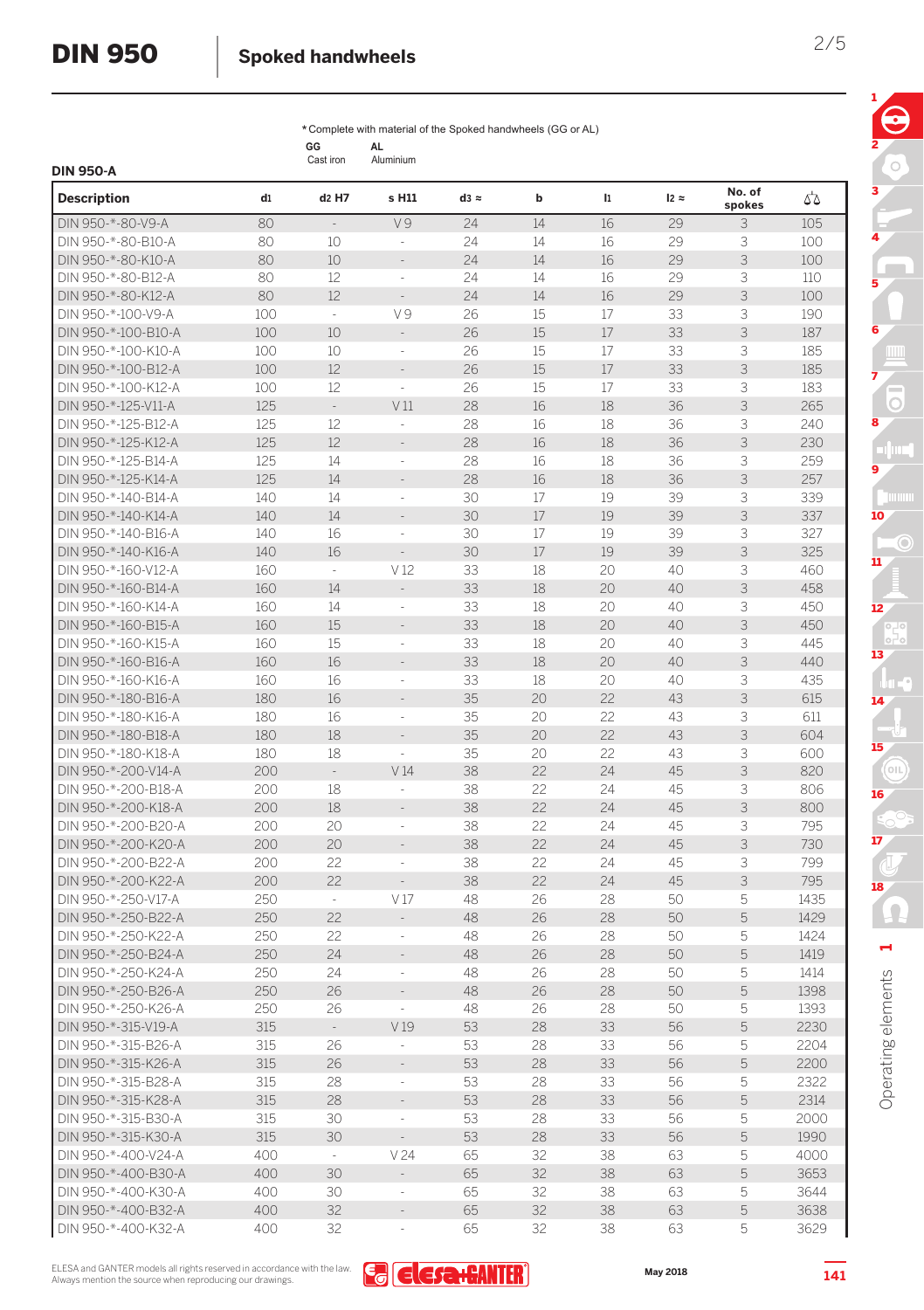1

\* Complete with material of the Spoked handwheels (GG or AL)

**AL**<br>Aluminium **GG**<br>Cast iron

#### **DIN 950-A**

**DIN 950-F**

| <b>Description</b>  | d1  | d <sub>2</sub> H <sub>7</sub> | s H11 | $d3 \approx$ | b  | 11 | $12 \approx$ | No. of<br>spokes | 55   |
|---------------------|-----|-------------------------------|-------|--------------|----|----|--------------|------------------|------|
| DIN 950-*-400-K32-A | 400 | 32                            |       | 65           | 32 | 38 | 63           | 5                | 3629 |
| DIN 950-*-400-B34-A | 400 | 34                            |       | 65           | 32 | 38 | 63           | 5                | 3619 |
| DIN 950-*-400-K34-A | 400 | 34                            |       | 65           | 32 | 38 | 63           | 5                | 3610 |
| DIN 950-*-500-V27-A | 500 |                               | V 27  | 78           | 34 | 45 | 72           | 5                | 5485 |
| DIN 950-*-500-B34-A | 500 | 34                            |       | 78           | 34 | 45 | 72           | 5                | 5470 |
| DIN 950-*-500-K34-A | 500 | 34                            |       | 78           | 34 | 45 | 72           | 5                | 5460 |
| DIN 950-*-500-B36-A | 500 | 36                            |       | 78           | 34 | 45 | 72           | 5                | 5440 |
| DIN 950-*-500-K36-A | 500 | 36                            |       | 78           | 34 | 45 | 72           | 5                | 5430 |
| DIN 950-*-500-B40-A | 500 | 40                            |       | 78           | 34 | 45 | 72           | 5                | 5400 |
| DIN 950-*-500-K40-A | 500 | 40                            |       | 78           | 34 | 45 | 72           | 5                | 5390 |

| <b>Description</b>  | d1  | d <sub>2</sub> H <sub>7</sub> | s H11                    | $d3 \approx$ | d4             | b  | $\mathbf{I}$ | $12 \approx$ | $\mathsf{I}3$ | r  | ø<br>Handle | No. of<br>spokes | 5۵  |
|---------------------|-----|-------------------------------|--------------------------|--------------|----------------|----|--------------|--------------|---------------|----|-------------|------------------|-----|
| DIN 950-*-80-V9-F   | 80  | $\mathcal{L}$                 | V <sub>9</sub>           | 24           | M6             | 14 | 16           | 29           | 48.5          | 27 | 16          | 3                | 146 |
| DIN 950-*-80-B10-F  | 80  | 10                            | ÷,                       | 24           | M <sub>6</sub> | 14 | 16           | 29           | 48.5          | 27 | 16          | 3                | 160 |
| DIN 950-*-80-K10-F  | 80  | 10                            | $\overline{\phantom{a}}$ | 24           | M 6            | 14 | 16           | 29           | 48.5          | 27 | 16          | 3                | 146 |
| DIN 950-*-80-B12-F  | 80  | $12^{1}$                      | ÷,                       | 24           | M6             | 14 | 16           | 29           | 48.5          | 27 | 16          | 3                | 144 |
| DIN 950-*-80-K12-F  | 80  | 12                            | $\sim$                   | 24           | M6             | 14 | 16           | 29           | 48.5          | 27 | 16          | 3                | 142 |
| DIN 950-*-100-V9-F  | 100 | $\overline{\phantom{a}}$      | V <sub>9</sub>           | 26           | M6             | 15 | 17           | 33           | 48.5          | 36 | 16          | 3                | 227 |
| DIN 950-*-100-B10-F | 100 | 10                            | $\overline{\phantom{a}}$ | 26           | M6             | 15 | 17           | 33           | 48.5          | 36 | 16          | 3                | 228 |
| DIN 950-*-100-K10-F | 100 | 10                            | $\overline{\phantom{a}}$ | 26           | M6             | 15 | 17           | 33           | 48.5          | 36 | 16          | 3                | 226 |
| DIN 950-*-100-B12-F | 100 | 12                            | $\frac{1}{2}$            | 26           | M6             | 15 | 17           | 33           | 48.5          | 36 | 16          | 3                | 224 |
| DIN 950-*-100-K12-F | 100 | 12                            | ÷,                       | 26           | M6             | 15 | 17           | 33           | 48.5          | 36 | 16          | 3                | 222 |
| DIN 950-*-125-V11-F | 125 | $\overline{\phantom{a}}$      | V <sub>11</sub>          | 28           | M8             | 16 | 18           | 36           | 62            | 47 | 20          | 3                | 349 |
| DIN 950-*-125-B12-F | 125 | 12                            | ä,                       | 28           | M8             | 16 | 18           | 36           | 62            | 47 | 20          | 3                | 370 |
| DIN 950-*-125-K12-F | 125 | 12                            | $\overline{\phantom{a}}$ | 28           | <b>M8</b>      | 16 | 18           | 36           | 62            | 47 | 20          | 3                | 349 |
| DIN 950-*-125-B14-F | 125 | 14                            | $\overline{\phantom{a}}$ | 28           | M8             | 16 | 18           | 36           | 62            | 47 | 20          | 3                | 324 |
| DIN 950-*-125-K14-F | 125 | 14                            |                          | 28           | M8             | 16 | 18           | 36           | 62            | 47 | 20          | 3                | 322 |
| DIN 950-*-140-B14-F | 140 | 14                            | ä,                       | 30           | M8             | 17 | 19           | 39           | 62            | 52 | 20          | 3                | 426 |
| DIN 950-*-140-K14-F | 140 | 14                            | $\overline{\phantom{a}}$ | 30           | <b>M8</b>      | 17 | 19           | 39           | 62            | 52 | 20          | 3                | 424 |
| DIN 950-*-140-B16-F | 140 | 16                            | $\overline{\phantom{a}}$ | 30           | M8             | 17 | 19           | 39           | 62            | 52 | 20          | 3                | 437 |
| DIN 950-*-140-K16-F | 140 | 16                            | ÷,                       | 30           | <b>M8</b>      | 17 | 19           | 39           | 62            | 52 | 20          | 3                | 422 |
| DIN 950-*-160-V12-F | 160 | $\overline{\phantom{a}}$      | V12                      | 33           | M 10           | 18 | 20           | 40           | 77            | 62 | 25          | 3                | 593 |
| DIN 950-*-160-B14-F | 160 | 14                            | $\mathcal{L}$            | 33           | M 10           | 18 | 20           | 40           | 77            | 62 | 25          | 3                | 593 |
| DIN 950-*-160-K14-F | 160 | 14                            | ä,                       | 33           | M 10           | 18 | 20           | 40           | 77            | 62 | 25          | 3                | 590 |
| DIN 950-*-160-B15-F | 160 | 15                            | $\overline{\phantom{a}}$ | 33           | M 10           | 18 | 20           | 40           | 77            | 62 | 25          | 3                | 591 |
| DIN 950-*-160-K15-F | 160 | 15                            | $\overline{\phantom{a}}$ | 33           | M 10           | 18 | 20           | 40           | 77            | 62 | 25          | 3                | 588 |
| DIN 950-*-160-B16-F | 160 | 16                            | ÷,                       | 33           | M 10           | 18 | 20           | 40           | 77            | 62 | 25          | 3                | 588 |
| DIN 950-*-160-K16-F | 160 | 16                            | $\overline{\phantom{a}}$ | 33           | M 10           | 18 | 20           | 40           | 77            | 62 | 25          | 3                | 585 |
| DIN 950-*-180-B16-F | 180 | 16                            |                          | 35           | M 10           | 20 | 22           | 43           | 77            | 72 | 25          | 3                | 750 |
| DIN 950-*-180-K16-F | 180 | 16                            | ÷,                       | 35           | M 10           | 20 | 22           | 43           | 77            | 72 | 25          | 3                | 746 |
| DIN 950-*-180-B18-F | 180 | 18                            | $\sim$                   | 35           | M 10           | 20 | 22           | 43           | 77            | 72 | 25          | 3                | 746 |
| DIN 950-*-180-K18-F | 180 | 18                            | $\overline{\phantom{a}}$ | 35           | M 10           | 20 | 22           | 43           | 77            | 72 | 25          | 3                | 742 |
| DIN 950-*-200-V14-F | 200 | $\overline{\phantom{a}}$      | V14                      | 38           | M 10           | 22 | 24           | 45           | 77            | 80 | 25          | 3                | 961 |
| DIN 950-*-200-B18-F | 200 | 18                            |                          | 38           | M 10           | 22 | 24           | 45           | 77            | 80 | 25          | 3                | 945 |
| DIN 950-*-200-K18-F | 200 | 18                            |                          | 38           | M 10           | 22 | 24           | 45           | 77            | 80 | 25          | 3                | 941 |



DIN 950-\*-200-B20-F 200 20 - 38 M 10 22 24 45 77 80 25 3 925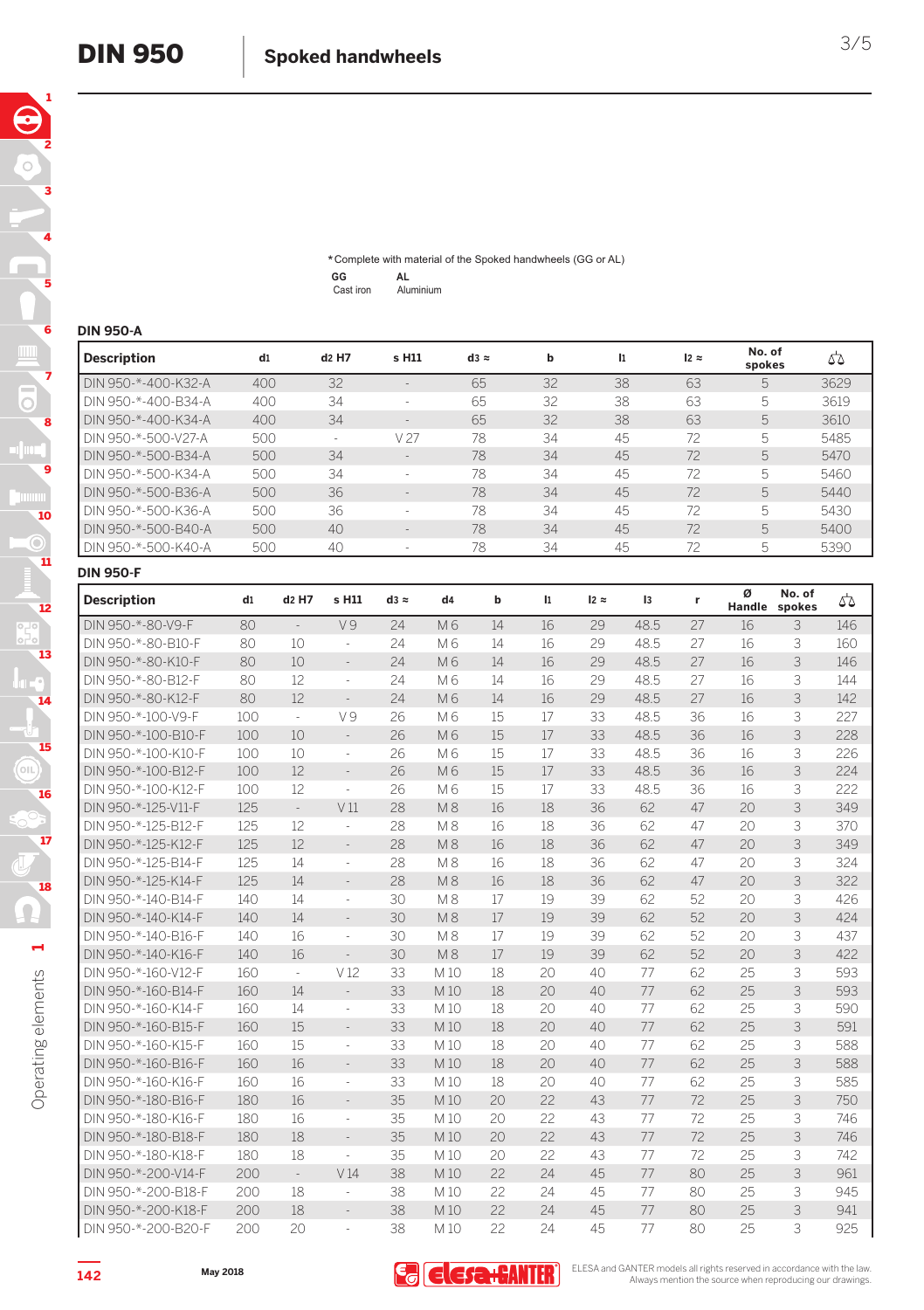\* Complete with material of the Spoked handwheels (GG or AL) Cast iron Aluminium **GG AL**

#### **DIN 950-F**

| <b>Description</b>  | di  | d <sub>2</sub> H <sub>7</sub> | s H11                    | $d3 \approx$ | d <sub>4</sub> | b  | 1  | $12 \approx$ | 3    | r   | Ø<br>Handle | No. of<br>spokes | 55   |
|---------------------|-----|-------------------------------|--------------------------|--------------|----------------|----|----|--------------|------|-----|-------------|------------------|------|
| DIN 950-*-200-K20-F | 200 | 20                            | ÷                        | 38           | M 10           | 22 | 24 | 45           | 77   | 80  | 25          | 3                | 921  |
| DIN 950-*-200-B22-F | 200 | 22                            | $\overline{\phantom{a}}$ | 38           | M 10           | 22 | 24 | 45           | 77   | 80  | 25          | 3                | 910  |
| DIN 950-*-200-K22-F | 200 | 22                            | $\overline{\phantom{a}}$ | 38           | M 10           | 22 | 24 | 45           | 77   | 80  | 25          | 3                | 906  |
| DIN 950-*-250-V17-F | 250 | $\overline{\phantom{a}}$      | V17                      | 48           | M 12           | 26 | 28 | 50           | 96.5 | 101 | 32          | 5                | 4800 |
| DIN 950-*-250-B22-F | 250 | 22                            | $\overline{\phantom{a}}$ | 48           | M 12           | 26 | 28 | 50           | 96.5 | 101 | 32          | 5                | 1784 |
| DIN 950-*-250-K22-F | 250 | 22                            | i,                       | 48           | M 12           | 26 | 28 | 50           | 96.5 | 101 | 32          | 5                | 1779 |
| DIN 950-*-250-B24-F | 250 | 24                            | $\overline{\phantom{a}}$ | 48           | M 12           | 26 | 28 | 50           | 96.5 | 101 | 32          | 5                | 1774 |
| DIN 950-*-250-K24-F | 250 | 24                            | $\overline{\phantom{a}}$ | 48           | M12            | 26 | 28 | 50           | 96.5 | 101 | 32          | 5                | 1769 |
| DIN 950-*-250-B26-F | 250 | 26                            | $\overline{\phantom{a}}$ | 48           | M 12           | 26 | 28 | 50           | 96.5 | 101 | 32          | 5                | 1753 |
| DIN 950-*-250-K26-F | 250 | 26                            | $\overline{\phantom{a}}$ | 48           | M 12           | 26 | 28 | 50           | 96.5 | 101 | 32          | 5                | 1748 |
| DIN 950-*-315-V19-F | 315 | $\sim$                        | V <sub>19</sub>          | 53           | M 12           | 28 | 33 | 56           | 96.5 | 132 | 32          | 5                | 2695 |
| DIN 950-*-315-B26-F | 315 | 26                            | $\overline{\phantom{a}}$ | 53           | M 12           | 28 | 33 | 56           | 96.5 | 132 | 32          | 5                | 2685 |
| DIN 950-*-315-K26-F | 315 | 26                            | $\overline{\phantom{a}}$ | 53           | M 12           | 28 | 33 | 56           | 96.5 | 132 | 32          | 5                | 2677 |
| DIN 950-*-315-B28-F | 315 | 28                            | i,                       | 53           | M 12           | 28 | 33 | 56           | 96.5 | 132 | 32          | 5                | 2677 |
| DIN 950-*-315-K28-F | 315 | 28                            | $\overline{a}$           | 53           | M 12           | 28 | 33 | 56           | 96.5 | 132 | 32          | 5                | 2669 |
| DIN 950-*-315-B30-F | 315 | 30                            | i,                       | 53           | M 12           | 28 | 33 | 56           | 96.5 | 132 | 32          | 5                | 2668 |
| DIN 950-*-315-K30-F | 315 | 30                            | ÷,                       | 53           | M 12           | 28 | 33 | 56           | 96.5 | 132 | 32          | 5                | 2660 |
| DIN 950-*-400-V24-F | 400 | $\overline{\phantom{a}}$      | V <sub>24</sub>          | 65           | M 12           | 32 | 38 | 63           | 96.5 | 171 | 32          | 5                | 4190 |
| DIN 950-*-400-B30-F | 400 | 30                            |                          | 65           | M 12           | 32 | 38 | 63           | 96.5 | 171 | 32          | 5                | 4173 |
| DIN 950-*-400-K30-F | 400 | 30                            | ä,                       | 65           | M 12           | 32 | 38 | 63           | 96.5 | 171 | 32          | 5                | 4164 |
| DIN 950-*-400-B32-F | 400 | 32                            | $\overline{\phantom{a}}$ | 65           | M 12           | 32 | 38 | 63           | 96.5 | 171 | 32          | 5                | 4158 |
| DIN 950-*-400-K32-F | 400 | 32                            | $\overline{\phantom{a}}$ | 65           | M 12           | 32 | 38 | 63           | 96.5 | 171 | 32          | 5                | 4149 |
| DIN 950-*-400-B34-F | 400 | 34                            | $\overline{\phantom{a}}$ | 65           | M 12           | 32 | 38 | 63           | 96.5 | 171 | 32          | 5                | 4139 |
| DIN 950-*-400-K34-F | 400 | 34                            | $\overline{\phantom{a}}$ | 65           | M 12           | 32 | 38 | 63           | 96.5 | 171 | 32          | 5                | 4130 |
| DIN 950-*-500-V27-F | 500 | $\sim$                        | V <sub>27</sub>          | 78           | M 12           | 34 | 45 | 72           | 96.5 | 220 | 32          | 5                | 6009 |
| DIN 950-*-500-B34-F | 500 | 34                            | $\overline{\phantom{a}}$ | 78           | M 12           | 34 | 45 | 72           | 96.5 | 220 | 32          | 5                | 5984 |
| DIN 950-*-500-K34-F | 500 | 34                            | $\overline{\phantom{a}}$ | 78           | M 12           | 34 | 45 | 72           | 96.5 | 220 | 32          | 5                | 5974 |
| DIN 950-*-500-B36-F | 500 | 36                            | i,                       | 78           | M 12           | 34 | 45 | 72           | 96.5 | 220 | 32          | 5                | 6050 |
| DIN 950-*-500-K36-F | 500 | 36                            | $\overline{a}$           | 78           | M 12           | 34 | 45 | 72           | 96.5 | 220 | 32          | 5                | 5942 |
| DIN 950-*-500-B40-F | 500 | 40                            | i,                       | 78           | M 12           | 34 | 45 | 72           | 96.5 | 220 | 32          | 5                | 5914 |
| DIN 950-*-500-K40-F | 500 | 40                            |                          | 78           | M 12           | 34 | 45 | 72           | 96.5 | 220 | 32          | 5                | 5904 |

**DIN 950-D**

| <b>Description</b>  | di  | d <sub>2</sub> H <sub>7</sub> | s H11          | $d3 \approx$ | dd4            | b  | I1 | $12 \approx$ | I3 | r  | Ø  | No. of<br>Handle spokes | 55  |
|---------------------|-----|-------------------------------|----------------|--------------|----------------|----|----|--------------|----|----|----|-------------------------|-----|
| DIN 950-*-80-V9-D   | 80  |                               | V <sub>9</sub> | 24           | M6             | 14 | 16 | 29           | 53 | 27 | 16 | 3                       | 156 |
| DIN 950-*-80-B10-D  | 80  | 10                            | $\sim$         | 24           | M 6            | 14 | 16 | 29           | 53 | 27 | 16 | 3                       | 150 |
| DIN 950-*-80-K10-D  | 80  | 10                            |                | 24           | M6             | 14 | 16 | 29           | 53 | 27 | 16 | 3                       | 136 |
| DIN 950-*-80-B12-D  | 80  | 12                            |                | 24           | M 6            | 14 | 16 | 29           | 53 | 27 | 16 | 3                       | 134 |
| DIN 950-*-80-K12-D  | 80  | 12                            |                | 24           | M6             | 14 | 16 | 29           | 53 | 27 | 16 | 3                       | 130 |
| DIN 950-*-100-V9-D  | 100 | $\sim$                        | V <sub>9</sub> | 26           | M 6            | 15 | 17 | 33           | 53 | 36 | 16 | 3                       | 237 |
| DIN 950-*-100-B10-D | 100 | 10                            |                | 26           | M <sub>6</sub> | 15 | 17 | 33           | 53 | 36 | 16 | 3                       | 220 |
| DIN 950-*-100-K10-D | 100 | 10                            |                | 26           | M 6            | 15 | 17 | 33           | 53 | 36 | 16 | 3                       | 215 |
| DIN 950-*-100-B12-D | 100 | 12                            |                | 26           | M6             | 15 | 17 | 33           | 53 | 36 | 16 | 3                       | 225 |
| DIN 950-*-100-K12-D | 100 | 12                            |                | 26           | M6             | 15 | 17 | 33           | 53 | 36 | 16 | 3                       | 220 |
| DIN 950-*-125-V11-D | 125 |                               | V11            | 28           | M8             | 16 | 18 | 36           | 65 | 47 | 20 | 3                       | 332 |
| DIN 950-*-125-B12-D | 125 | 12                            | $\sim$         | 28           | M 8            | 16 | 18 | 36           | 65 | 47 | 20 | 3                       | 330 |
| DIN 950-*-125-K12-D | 125 | 12                            |                | 28           | M8             | 16 | 18 | 36           | 65 | 47 | 20 | 3                       | 320 |
| DIN 950-*-125-B14-D | 125 | 14                            |                | 28           | M 8            | 16 | 18 | 36           | 65 | 47 | 20 | 3                       | 341 |
| DIN 950-*-125-K14-D | 125 | 14                            |                | 28           | M8             | 16 | 18 | 36           | 65 | 47 | 20 | 3                       | 339 |